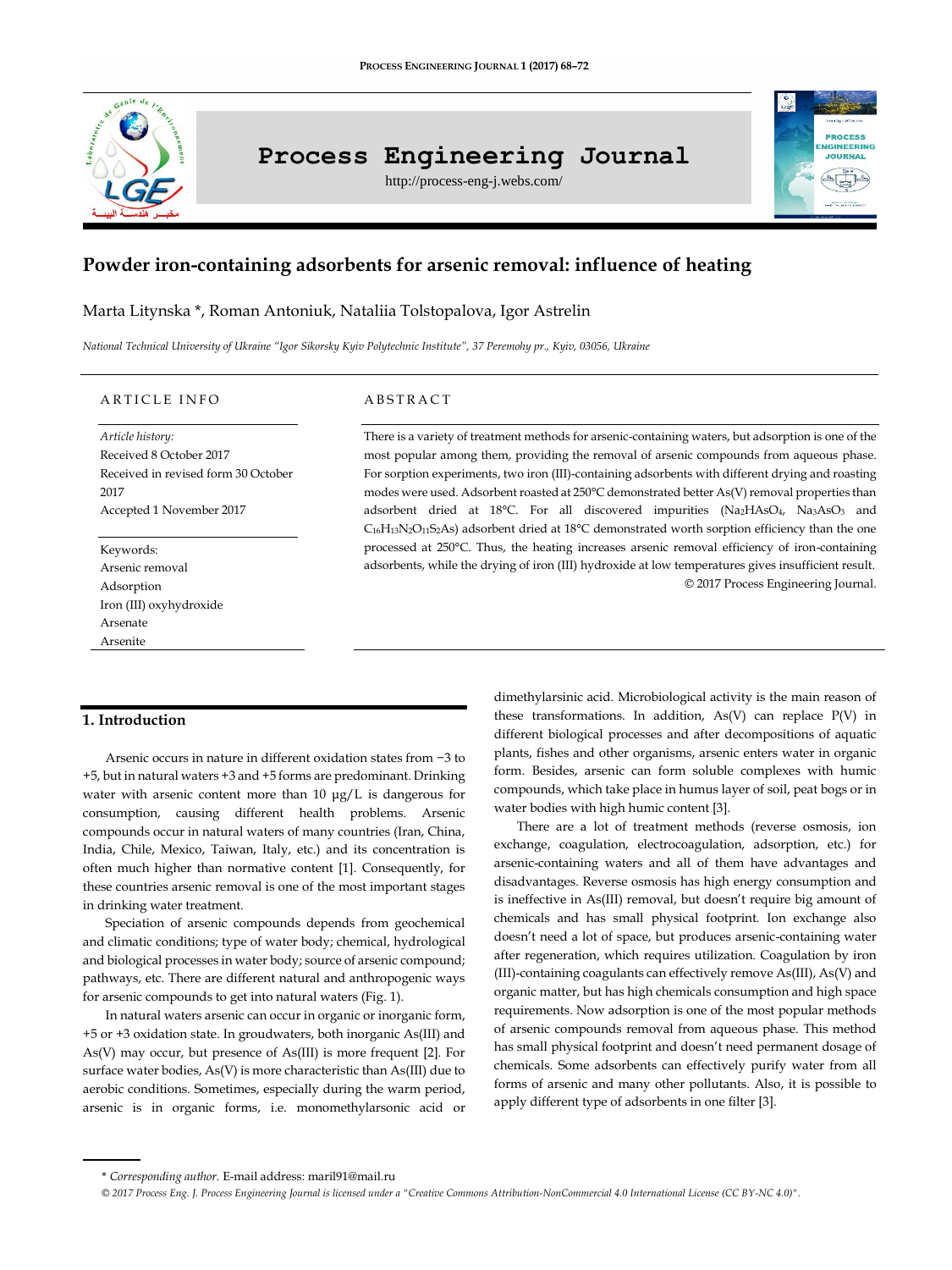

#### **Fig. 1 - Sources and pathways of arsenic compounds getting into natural waters.**

Different types of adsorbents can be used for arsenic removal, such as: ferric hydroxide, iron (III) oxyhydroxide, iron (III) oxide, magnetite, aluminium oxide, chitosan-based sorbents, CuO, zerovalent iron, zirconium compounds, zeolites, TiO<sub>2</sub>, Mn<sub>3</sub>O<sub>4</sub>, activated carbons, different wastes and by-products, etc [1, 4-11].

In addition, different combinations of these adsorbents can be used, for instance: TiO<sub>2</sub>-impregnated chitosan bead, natural zeolite (clinoptinolite type) modified by magnetite, Fe-sericite composite powder, porous silica modified by bis(3-triethoxysilylpropyl) tetrasulfide, multiwall carbon nanotube doped by zero valent iron, hydrogel-biochar composite, zirconium-doped activated carbon fiber, egg shells coated by manganese oxide, aluminum oxyhydroxide-poly[(4-vinylbenzyl)trimethylammonium chloride] hybrid sorbent, zirconium oxide on alginate beads, Fe-Mn binary oxide impregnated chitosan bead, chitosan/Cu(OH)<sub>2</sub> and chitosan/CuO composites, etc [12-23].

However, iron-containing sorbents are cheap, easy synthesized and eco-friendlier than any other adsorbents. That's why they are still very popular for arsenic removal. NaOH solution is usually used for precipitation of iron (III) hydroxide, but in our case ammonia solution was used. It is well known that precipitation pH, concentration and type of reagents and drying mode have very great influence on the properties of iron compounds, but low-temperature drying (under approximately room temperature) was never previously discovered. Theoretically, this adsorbent can be more hydrated and have better adsorbent properties than sorbents with high-temperature drying. But different processes can take place and affect adsorption characteristics. Thus, the comparison of two heating modes (18°C and 250°C) can give interesting results.

## **2. Materials and methods**

#### *2.1. Synthesis of iron-containing powder sorbents*

Iron (III) hydroxide was precipitated from concentrated FeCl<sub>3</sub> solution by 5% solution of NH4OH at pH 10. Hydroxide was produced at incessant mixing by magnetic stirrer. After that slurry was filtered and rinsed on the filter by distilled water.

One portion of rinsed iron (III) hydroxide was dried to complete dryness in desiccator at the temperature of 18 °C and then powdered.

Other portion was dried at the temperature of 105 °C during 10 h. Then it was crushed and after that roasted during 1 h at 250°C. Cooled material was powdered.

#### *2.2. Adsorption experiments*

For sorption experiments, Na<sub>2</sub>HAsO<sub>4</sub>, Na<sub>3</sub>AsO<sub>3</sub> and C16H13N2O11S2As solutions were used. Portions (200 mL) of Na2HAsO<sup>4</sup> solution (initial concentration of As(V) was 500 μg/L) were placed in a conical flasks (volume of flask is 250 mL) with screw caps. Sorbent dose was 0.25 g/L. Sorbent was dosed into flasks. After that flasks are placed on the orbital shaker. Shaking durations were: 5, 10, 20, 40, 90 and 120 min. After sorption, solutions were filtered and analyzed.

As(V) concentration in filtrate was determined photometrically. The method is based on the methodology which applies ammonium molibdate and ascorbic acid with subsequent measurement of optical density at the wavelength of 840 nm [24].

For As(III) sorption, Na<sub>3</sub>AsO<sub>3</sub> solution (initial concentration of As(III) was 500 μg/L) was used. Other experimental conditions were the same. Filtrate was oxidized to transform As(III) into As (V). After that concentration was determined according to the previous procedure.

For experiments with organic arsenic compounds  $C_{16}H_{13}N_2O_{11}S_2As$  solution was prepared. Initial content of C16H13N2O11S2As (Fig. 2) was 20 mg/L. Prepared solution has a red color.

Other conditions were analogical. Residual concentration was determined by the measurement of filtrate optical density at the wavelength of 500 nm [25].



**Fig. 2 - Structure of 5-hydroxy-3-[[2- [hydroxy(oxido)arsoryl]phenyl]hydrazinylidene]-4 oxonaphthalene-2,7-disulfonate.**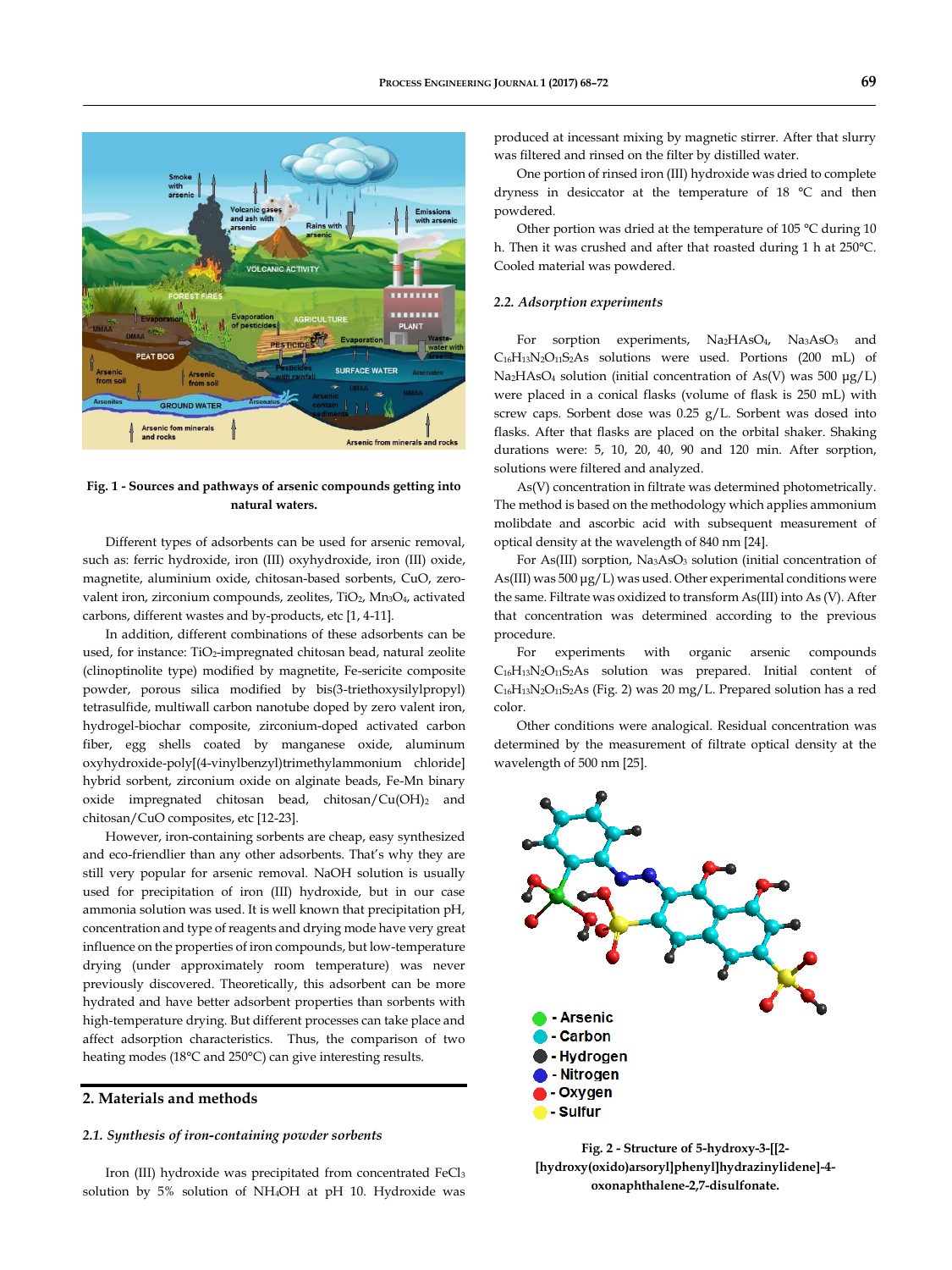## **3. Results and discussion**

Adsorbent roasted at 250°C (A2) demonstrated better As(V) removal properties than adsorbent dried at 18°C (A1) (Fig. 3). During 120 min sorption, A2 reduced As(V) concentration from 500 to 115 μg/L (77% removal), but in A1 case, As(V) content decreased only to 207 μg/L (58.6% removal).



### **Fig. 3 - As(V) removal by adsorbent roasted at 250°C (A2) and adsorbent dried at 18°C (A1).**

A1 needed too much time (about 5 days) to dry at the temperature of 18°C. Therefore, different stabilization processes could take place, which could quite efficiency reduce the sorption of the adsorbent. After 2 h sorption, capacities of adsorbents were 1.17 and 1.54 mg As(V)/g for samples dried at  $18^{\circ}$ C and  $250^{\circ}$ C, respectively. But equilibrium capacity could be much higher. According to Ref. [26], some materials had worth or better adsorption properties, for example, iron oxide coated sands had lower As(V) capacity (0.008−0.043 mg/g), ferrihydrite capacity was 0.25−111.02 mg/g (conditions had very big influence), but TiO<sup>2</sup> was more effective (4.65−37.46 mg/g). Thus, A1 and A2 adsorption efficiency was comparable with other popular adsorbents for arsenic removal.

Also, these two samples had different structure. A1 was much more amorphous than A2, because A1 didn't undergo thermal decomposition. During the heating, iron (III) hydroxide lost water and became more crystalline due to the formation of FeO(OH) and Fe2O3. But in the case of As(III), the difference was not so significant (Fig. 4).

During the first phase (10−15 min), A1 showed better results than A2, but later A2 reduced arsenic concentration more significantly than A1. During 120 min sorption, A2 removed 71.6% (residual arsenic concentration was 142 μg/L) and A1 removed only 63.8% (residual content was 181 μg/L). These adsorbents demonstrated same As(III) capacities (1.28 and 1.43 mg/g for A1 and A2, respectively), which were comparable with such sorbents as iron oxide coated sands (0.028−0.136 mg/g), nanoscale zero-valent iron  $(2.47 \text{ mg/g})$ , modified calcined bauxite  $(1.37 \text{ mg/g})$ , etc. [26].

A1 and A2 removed C<sub>16</sub>H<sub>13</sub>N<sub>2</sub>O<sub>11</sub>S<sub>2</sub>As very effectively and demonstrated the extent levels for water treatment (Fig. 5).

During 120 min of sorption, A1 reduced concentration of C16H13N2O11S2As from 20 to 1.21 mg/L and A2 reduced content to 0.91 mg/L with removal efficiencies of 94% and 95.5%, respectively. But even after 5 min of the adsorption, both sorbents showed high efficiency (91.7% for A1 and 92.4% for A2).



**Fig. 4 - As(III) elimination by adsorbent roasted at 250°C (A2) and adsorbent dried at 18°C (A1).**



**Fig. 5 - C16H13N2O11S2As removal by adsorbent roasted at 250°C (A2) and adsorbent dried at 18°C (A1).**

Thus, heating mode during adsorbent preparation had very significant influence on sorption of inorganic As(III) and As(V), but for arsaryl compound the difference was mitigated. During heating, precipitated amorphous ferrihydrite lost water and changed its structure. It became more crystalline and iron content increased in sorbent with decreasing of water and OH-group content. Consequently, in this case for As(III) and As(V), high iron content was more important than availability of OH-groups. But OH-groups were perspective in terms of ion exchange (OH<sup>−</sup> and arsenate or arsenite anions could be interchanged). Thus, it is expediently to continue experiments with other drying temperatures, for example, 50 or 75°C. Amorphous iron (III) hydroxide continues to be amorphous after these heating modes, but exsiccation is quicker, hence influence of different stabilization processes can be lower.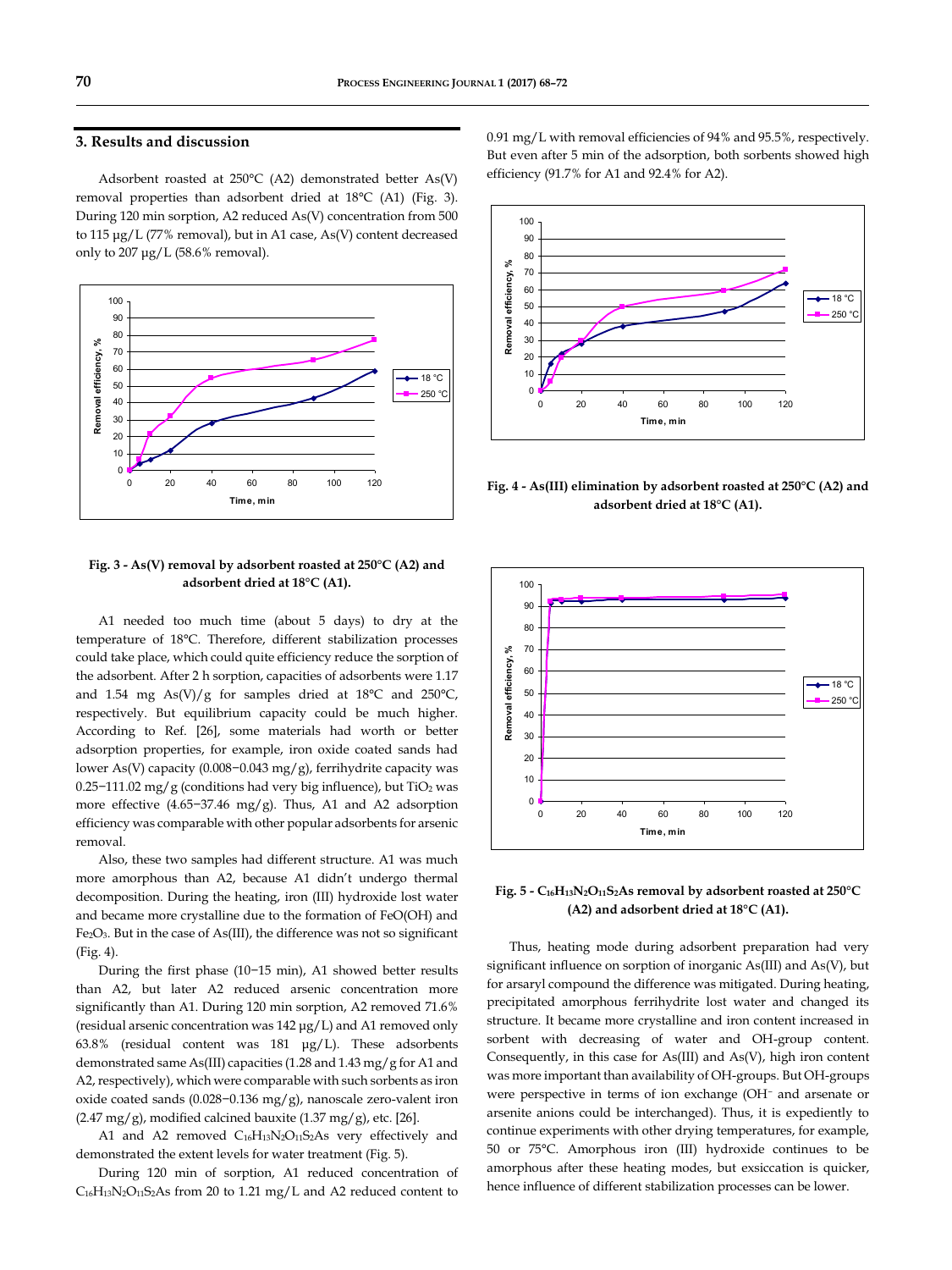## **4. Conclusion**

Two iron (III)-containing adsorbents with different drying and roasting modes were used for arsenic removal from aqueous solutions. Adsorbent roasted at 250°C (A2) demonstrated better As(V) removal properties than adsorbent dried at 18°C (A1). During 120 min sorption, A2 reduced As(V) concentration from 500 to 115 μg/L (77% removal), but in A1 case As(V) content decreased only to 207 μg/L (58.6% removal). But in the case of As(III), the difference was not so significant. During 120 min sorption, A2 removed 71.6% (residual arsenic concentration was 142 μg/L) and A1 removed only 63.8% (residual content was 181 μg/L).

A1 and A2 removed C<sub>16</sub>H<sub>13</sub>N<sub>2</sub>O<sub>11</sub>S<sub>2</sub>As very effectively and demonstrated the same results. During 120 min sorption, A1 reduced concentration of C16H13N2O11S2As from 20 to 1.21 mg/L and A2 reduced content to 0.91 mg/L with removal efficiencies of 94 and 95.5%, respectively. But even after 5 min of the adsorption, both sorbents showed high efficiency (91.7% for A1 and 92.4% for A2).

Consequently, in the case of all discovered impurities (Na2HAsO4, Na3AsO<sup>3</sup> and C16H13N2O11S2As), adsorbent dried at 18°C (A1) demonstrated worth sorption efficiency than the adsorbent roasted at 250°C (A2). There were different explanations for this. A1 needed quite much time (about 5 days) to get dried at the temperature of 18°C. As a result, different stabilization processes could take place. It could reduce sorption efficiency of the adsorbent. Also, these two samples had different structure. A1 was much more amorphous than A2, because A1 did not undergo thermal decomposition. During heating, iron (III) hydroxide was dehydrated and became more crystalline due to the formation of  $FeO(OH)$  and  $Fe<sub>2</sub>O<sub>3</sub>$ .

Thus, the heating increases arsenic removal efficiency applying iron-containing adsorbents and the drying of iron (III) hydroxide at low temperatures gives insufficient result.

#### **REFERENCES**

- [1] M. Litynska, N. Tolstopalova, I. Astrelin, Neutralization of arsenic pollutants, contained in natural waters: The theoretical analysis of solubility of some arsenates and optimization of the processes, Journal of Water and Environmental Nanotechnology 2 (2017) 1-8.
- [2] H. Garelick, H. Jones, A. Dybowska, E. Valsami-Jones, Arsenic pollution sources, Reviews of Environmental Contamination 197 (2009) 17-60.
- [3] M. Litynska, I. Astrelin, N. Tolstopalova, Ways of Arsenic Compounds Getting into Natural Waters, Modern Environmental Science and Engineering 3 (2017) 50-60.
- [4] B. Xie, M. Fan, K. Banerjee, Modeling of arsenic(V) adsorption onto granular ferric hydroxide, American Water Works Association 99 (2007) 92-102.
- [5] K. Debiec et al., The influence of thermal treatment on bioweathering and arsenic sorption capacity of a natural iron (oxyhydr)oxide-based adsorbent, Chemosphere 188 (2017) 99-109.
- [6] R. Brion-Roby, J. Gagnon, J.-S. Deschênes, B. Chabot, Development and treatment procedure of arseniccontaminated water using a new and green chitosan sorbent: kinetic, isotherm, thermodynamic and dynamic studies, Pure and Applied Chemistry 89 (2017) 840-852.
- [7] K. Mcdonald, K.J. Reddy, N. Singh, R.P. Singh, S.

Mukherjee, Removal of arsenic from groundwater in West Bengal, India using CuO nanoparticle adsorbent, Environmental Earth Sciences 73 (2015) 3593-3601.

- [8] O. Eljamal, K. Sasaki, S. Tsuruyama, T. Hirajima, Kinetic Model of Arsenic Sorption onto Zero-Valent Iron (ZVI), Water Quality, Exposure and Health 2 (2011) 125–132.
- [9] R. Vera, C. Fontas, E. Anticó, Titanium dioxide solid phase for inorganic species adsorption and determination: the case of arsenic, Environmental Science and Pollution Research 24 (2017) 10939–10948.
- [10] K. Babaeivelni, A.P. Khodadoust, D. Bogdan, Adsorption and removal of arsenic (V) using crystalline manganese (II,III) oxide: Kinetics, equilibrium, effect of pH and ionic strength, Journal of Environmental Science and Health Part A Toxic/Hazardous Substances & Environmental Engineering 49 (2014) 1462-1473.
- [11] S. Fiore., T. Marengo, C. Briens, F. Berruti, Arsenic removal from drinking water by means of low-cost biochars derived from miscanthus and coconut shell, Conference: Biochar: Production, Characterization and Applications (2017) 25- 30.
- [12] S.M. Miller, M.L. Spaulding, J.B. Zimmerman, Optimization of capacity and kinetics for a novel bio-based arsenic sorbent, TiO2-impregnated chitosan bead, Water Research 45 (2011) 5745-5754.
- [13] M. Vaclavikova, Magnetic Zeolite as Arsenic Sorbent. In Stefusova et al (Eds), Water Treatment Technologies for the Removal of High-Toxicity Pollutants (2009), (pp. 51-59).
- [14] J. Kim, C. Lee, S.M. Lee, Lalhmunsiama, J. Jung, Chemical and toxicological assessment of arsenic sorption onto Fesericite composite powder and beads, Ecotoxicology and Environmental Safety 147 (2017) 80-85.
- [15] H. Vojoudi, A. Badiei, S. Bahar, G.M. Ziarani, F. Faridbod, M.R. Ganjali, Post-modification of nanoporous silica type SBA-15 by bis(3-triethoxysilylpropyl)tetrasulfide as an efficient adsorbent for arsenic removal, Powder Technology 319 (2017) 271-278.
- [16] H. Alijani, Z. Shariatinia, Effective aqueous arsenic removal using zero valent iron doped MWCNT synthesized by in situ CVD method using natural α-Fe2O<sup>3</sup> as a precursor, Chemosphere 171 (2016) 502-511.
- [17] M.L. Sanyang[, W.A.W.A.K. Ghani,](http://www.tandfonline.com/author/Ghani%2C+Wan+Azlina+Wan+Abd+Karim) [A. Idris,](http://www.tandfonline.com/author/Idris%2C+Azni) [M. Bin Ahmad,](http://www.tandfonline.com/author/Ahmad%2C+Mansor+Bin) Hydrogel biochar composite for arsenic removal from wastewater, Desalination and Water Treatment 57 (2016) 3674-3688.
- [18] D. Zhao, Y. Yu, J.P. Chen, Fabrication and testing of zirconium-based nano-particle doped activated carbon fiber for enhanced arsenic removal in water, RSC Advances 6 (2016) 27020-27030.
- [19] S. Mubarak, M. Zia-ur-Rehman, M.N. Chaudhry, Modified Eggshells as Cost Effective Adsorbent for the Treatment of Arsenic(III) Contaminated Industrial Effluents, Asian Journal of Chemistry 27 (2015) 1995-2000.
- [20] J. Pérez, L. Toledo, C.H. Campos, J. Yañez, B.L. Rivas, B.F. Urbano, Arsenic sorption onto an aluminum oxyhydroxide-poly[(4-vinylbenzyl)trimethylammonium chloride] hybrid sorbent, RSC Advances 6 (2016) 28379– 28387.
- [21] O.H. Kwon, J.O. Kim, D.W. Cho, R. Kumar, S.H. Baek, M.B. Kurade, B.H. Jeon, Adsorption of As(III), As(V) and Cu(II) on zirconium oxide immobilized alginate beads in aqueous phase, Chemosphere 160 (2016) 126–133.
- [22] J. Qi, G. Zhang, H. Li, Efficient removal of arsenic from water using a granular adsorbent: Fe-Mn binary oxide impregnated chitosan bead, Bioresource Technology 193 (2015) 243–249.
- [23] K.Z. Elwakeel, E. Guibal, Arsenic(V) sorption using